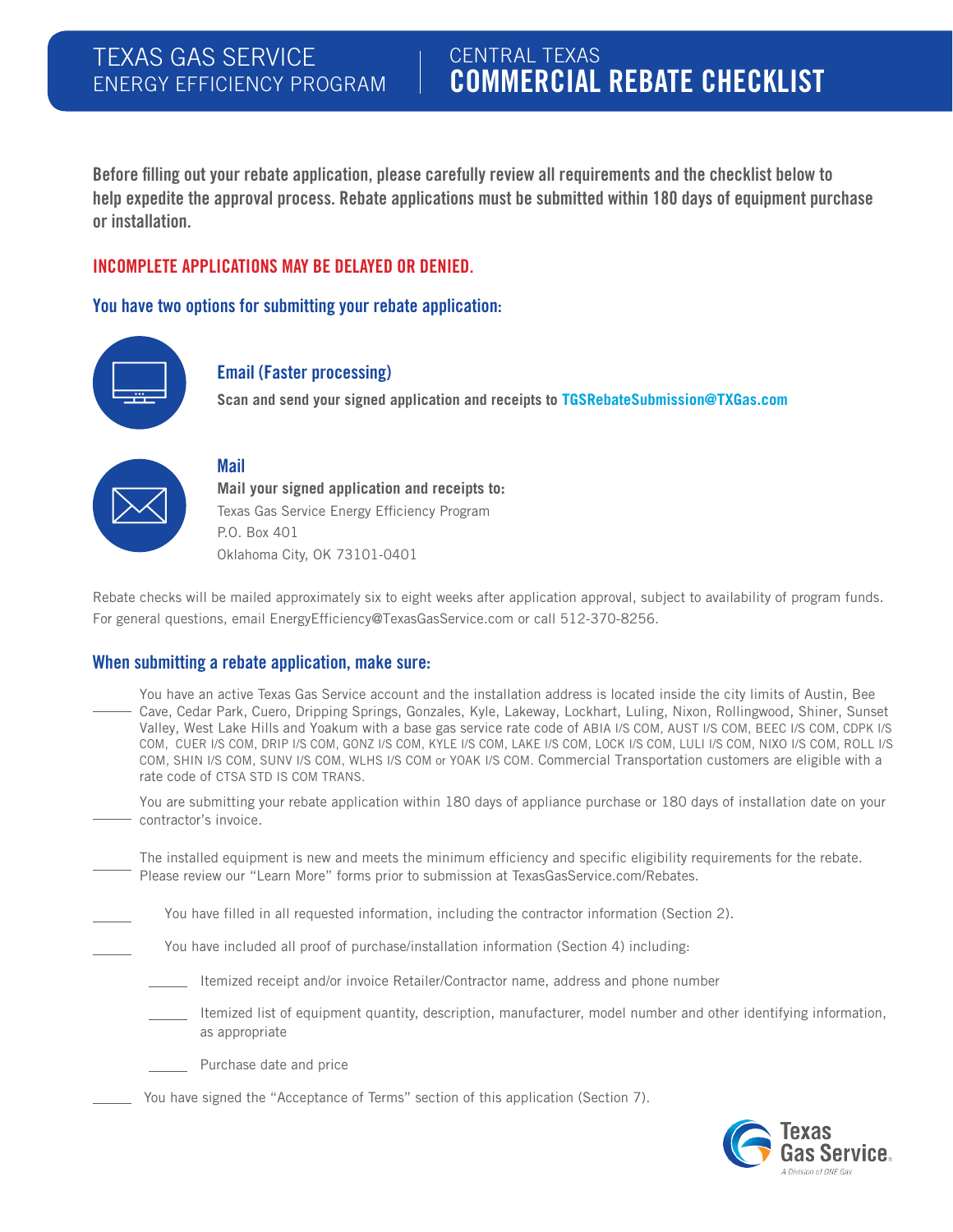## TEXAS GAS SERVICE ENERGY EFFICIENCY PROGRAM

## CENTRAL TEXAS COMMERCIAL REBATE APPLICATION

# 1. Customer and Account Information

| (As it appears on account)          |  |
|-------------------------------------|--|
| (Required)                          |  |
|                                     |  |
|                                     |  |
|                                     |  |
|                                     |  |
|                                     |  |
| (If different from mailing address) |  |
|                                     |  |
|                                     |  |
|                                     |  |
|                                     |  |
|                                     |  |
|                                     |  |

#### To check your rebate eligibility, check the TOP PART OF YOUR BILL for your Rate Code.

| RATE SCHEDULE(S) AVAILABLEUPON REQUEST<br><b>GAS SERVICE INFORMATION - RETAIN FOR YOUR RECORDS</b>                       |                             |                     |                      |                     | <b>YOUR RATE CODE</b><br><b>IS FOUND HERE.</b> |
|--------------------------------------------------------------------------------------------------------------------------|-----------------------------|---------------------|----------------------|---------------------|------------------------------------------------|
| For service, bill inquiries, or assistance, call<br><b>Customer Service: 1-800-700-2443</b><br>Gas leaks: 1-800-959-5325 |                             |                     |                      |                     | ELIGIBLE RATE CODES                            |
| Payments by Phone: (866) 780-5488                                                                                        |                             |                     |                      | ABIA I/S COM        | LOCK I/S COM                                   |
| www.texasgasservice.com                                                                                                  |                             |                     |                      | AUST I/S COM        | LULI I/S COM                                   |
| <b>Texas Gas Service</b><br>PO BOX 219913                                                                                |                             |                     | Page 1 of 3          | <b>BEEC I/S COM</b> | NIXO I/S COM                                   |
| Kansas City MO 64121-9913                                                                                                | <b>Amount Due</b>           |                     | \$0.00               | CDPK I/S COM        | ROLL I/S COM                                   |
|                                                                                                                          | Credit Balance - Do Not Pay |                     |                      | CUER I/S COM        | SHIN I/S COM                                   |
|                                                                                                                          | <b>Account Number</b>       |                     | 91XXXXXXX XXXXXXX XX | DRIP I/S COM        | SUNV I/S COM                                   |
|                                                                                                                          | Rate                        | AUST I/S COM        |                      | GONZ I/S COM        | WLHS I/S COM                                   |
|                                                                                                                          | <b>Active Deposit</b>       | NONE Statement Date | 04-06-17             | KYLE I/S COM        | YOAK I/S COM                                   |
|                                                                                                                          |                             |                     |                      |                     | LAKE I/S COM CTSA STD IS COM TRANS             |

# 2. Contractor Information

This section is not required for dryer or food service equipment rebates.

| Company Address: company Address: company Address: company Address: company Address: company Address: company Address: company Address: company Address: company Address: company Address: company Address: company Address: c |  |
|--------------------------------------------------------------------------------------------------------------------------------------------------------------------------------------------------------------------------------|--|
|                                                                                                                                                                                                                                |  |
|                                                                                                                                                                                                                                |  |
|                                                                                                                                                                                                                                |  |
|                                                                                                                                                                                                                                |  |

 I have included a copy of the dated contractor invoice. Rebate application must be submitted within 180 days of equipment installation.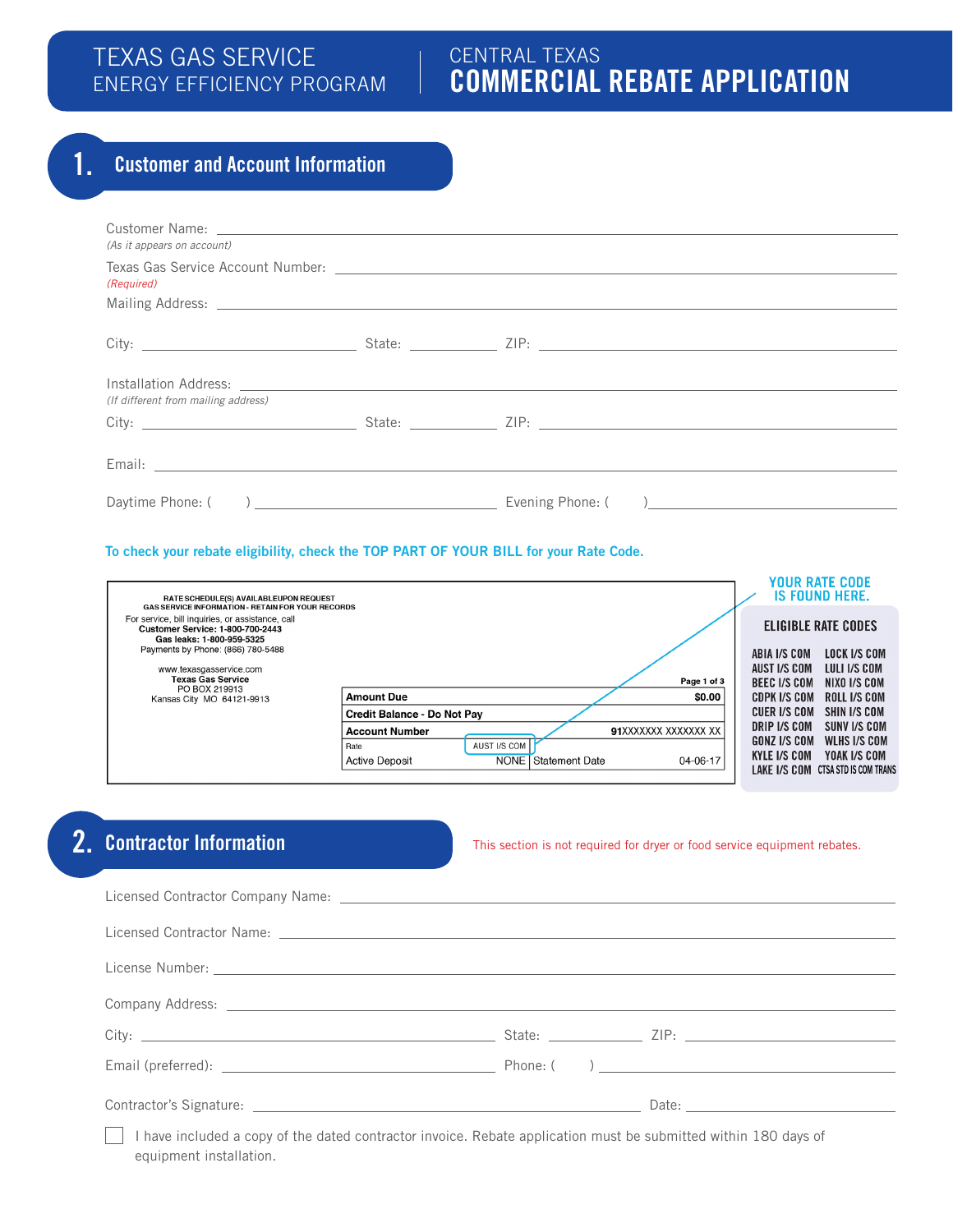New Appliance WATER HEATING PROGRAM\* Manufacturer Name 14% Water Heating System □ Model Number of equipment costs > 75,000 BTU (EF 0.82-0.86 or TE 82-86%) Number of Units 20% of equipment costs □ Water Heating System > 75,000 BTU (EF ≥ 0.87 or TE ≥ 87%) Replacing an electric appliance?  $\Box$  Yes  $\Box$  No  $\Box$ **\$600** Tankless Natural Gas Water Heater (EF ≥ .82 or TE ≥ 82%)  $\Box$ up to  $20\%$  Solar Water Heater with Natural Gas Backup of installed cost *Licensed contractor information required (see Section 2)*



| DRYER PROGRAM*                          |       | Manufacturer Name                                     |              |  |  |  |
|-----------------------------------------|-------|-------------------------------------------------------|--------------|--|--|--|
|                                         | \$225 | Natural Gas Dryer with Moisture Sensor                | Model Number |  |  |  |
| Copy of dated retailer receipt required |       | Replacing an electric appliance? $\Box$ Yes $\Box$ No |              |  |  |  |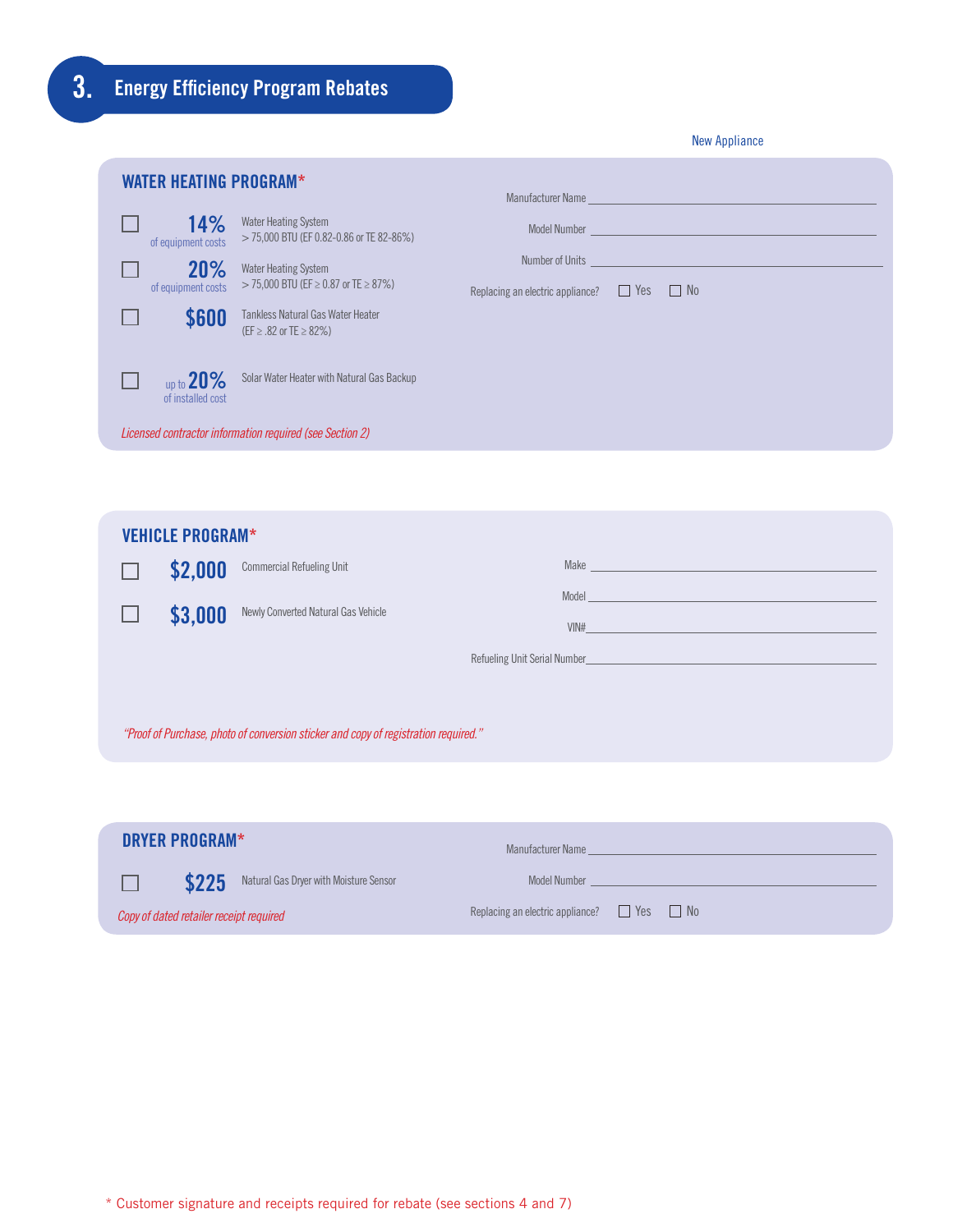New Appliance

|              | <b>FOOD SERVICE EQUIPMENT PROGRAM*</b>      |                                                       |                                                                                                                                                                                                                                      |
|--------------|---------------------------------------------|-------------------------------------------------------|--------------------------------------------------------------------------------------------------------------------------------------------------------------------------------------------------------------------------------------|
| \$400        | ENERGY STAR <sup>®</sup> Convection Oven    |                                                       | Food Service Manufacturer Name <b>Contract Contract Contract Contract Contract Contract Contract Contract Contract Contract Contract Contract Contract Contract Contract Contract Contract Contract Contract Contract Contract C</b> |
| \$400        | <b>ENERGY STAR® Fryer</b>                   |                                                       | Number of Units <u>Communications</u>                                                                                                                                                                                                |
| \$400        | ENERGY STAR <sup>®</sup> Griddle            | Replacing an electric appliance? $\Box$ Yes $\Box$ No |                                                                                                                                                                                                                                      |
| <b>\$400</b> | <b>ENERGY STAR<sup>®</sup> Steam Cooker</b> |                                                       | A list of qualified models can be found at www.energystar.gov/cfs.                                                                                                                                                                   |
|              | Copy of dated retailer receipt required     |                                                       |                                                                                                                                                                                                                                      |

\* Customer signature and receipts required for rebate (see sections 4 and 7)



Please include a copy of an itemized receipt and/or invoice with your application. Your retailer or contractor can provide this document for your qualified product. **Any applications missing this will be delayed or denied.**

#### **Proof of purchase/installation must include the following:**

- Retailer/Contractor name, address and phone number
- Itemized listing of quantity, description, manufacturer, model number and other identifying information as appropriate
- Purchase date and price

# **5.** Review and Submit Your Application

**Scan and email your signed application and receipts to TGSRebateSubmission@TXGas.com**

#### OR

**Mail your signed application and receipts to:** Texas Gas Service Energy Efficiency Program P.O. Box 401 Oklahoma City, OK 73101-0401

Rebate checks are issued within approximately six to eight weeks after receipt of a completed and approved rebate application.

| From and you from about the Lifery Lineroney |                                     |  |  |  |  |
|----------------------------------------------|-------------------------------------|--|--|--|--|
|                                              | Program? (Check all that apply)     |  |  |  |  |
|                                              | <b>Bill Insert</b>                  |  |  |  |  |
|                                              | Google Search                       |  |  |  |  |
|                                              | Print Advertisement                 |  |  |  |  |
|                                              | Contractor                          |  |  |  |  |
|                                              | <b>News Article</b>                 |  |  |  |  |
|                                              | Email                               |  |  |  |  |
|                                              | Radio Advertisement                 |  |  |  |  |
|                                              | Texas Gas Service Website           |  |  |  |  |
|                                              | Texas Gas Service Employee Referral |  |  |  |  |
|                                              | <b>Employee Name</b>                |  |  |  |  |
|                                              |                                     |  |  |  |  |
|                                              | Retailer Referral                   |  |  |  |  |
|                                              | Retailer Name                       |  |  |  |  |
|                                              |                                     |  |  |  |  |
|                                              | Other                               |  |  |  |  |
|                                              |                                     |  |  |  |  |
|                                              |                                     |  |  |  |  |
|                                              |                                     |  |  |  |  |
|                                              |                                     |  |  |  |  |

SURVEY QUESTIONS

How did you hear about the Energy Efficiency